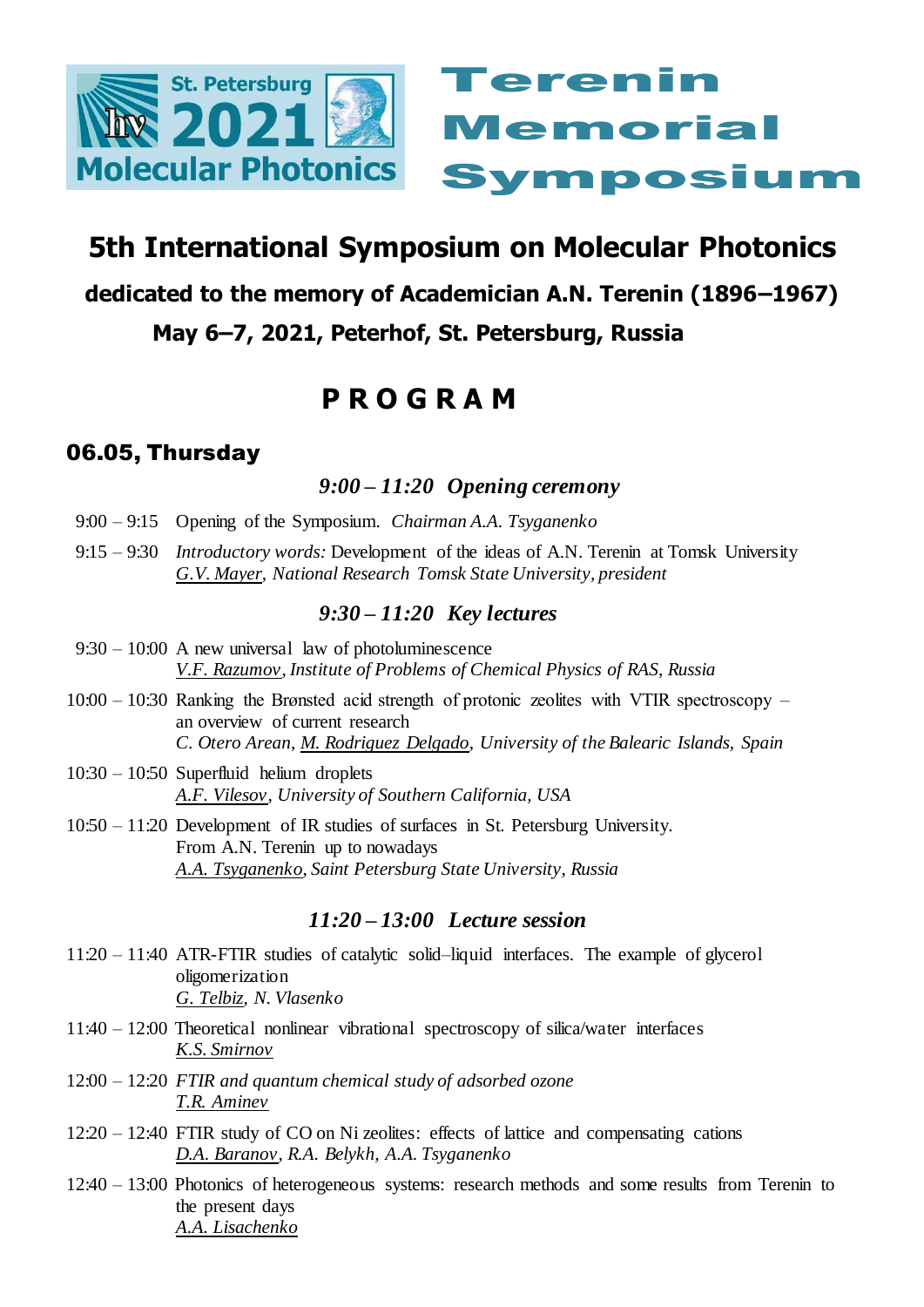#### *13:00 – 13:30 Dinner*

#### *13:30 – 15:30 Lecture session*

- 13:30 13:50 Synthesis and study of the optical properties of carbon quantum dots *N.Kh. Ibrayev, R.Kh. Dzhanabekova, G. Amanzholova*
- 13:50 14:10 Lasing and its origin in halide perovskite single crystals *Yu.V. Kapitonov, A.O. Murzin, B.V. Stroganov, A.V. Shurukhina, N.I. Selivanov, A.V. Emeline*
- 14:10 14:30 Exciton-polaritons in total internal reflection AlGaAs/GaAs waveguide with a quantum well *V.N. Mitryakhin, P.Yu. Shapochkin, Yu.P. Efimov, S.A. Eliseev, V.A. Lovcjus, Yu.V. Kapitonov*
- 14:30 14:50 Photon echo from GaAs / AlGaAs quantum well *R.S. Nazarov\*, I.A. Solovev, Yu.P. Efimov, S.A. Eliseev, V.A. Lovcjus, Yu.V. Kapitonov*
- 14:50 15:10 Crystal, optical and electronic properties of halide post-perovskite 3-cyanopyridinium lead tribromide *A.Yu. Samsonova, Yu.V. Kapitonov, N.I. Selivanov, A.V. Emeline*
- $15:10 15:30$  Mapping of phase transitions of MAPbI<sub>3</sub> halide perovskites single crystal *A.O. Murzin, N.I. Selivanov, Yu.V. Kapitonov*

### *15:30 – 18:30 Poster session*

### 07.05, Friday

#### *9:00 – 10:00 Key lectures*

- 9:00 9:30 Use of selected organic molecules to explore the photocatalytic active species, mechanisms and pathways in water *P. Pichat, "Photocatalyse et Environnement", CNRS/Ecole Centrale de Lyon (STMS), France*
- 9:30 10:00 Comparison of the absorption spectra of molecular oxygen in Earth's atmosphere, aerated solvents and compressed state (a review) *A.A. Krasnovsky, Federal Research Center of Biotechnology RAS, Russia*

## *10:00 – 13:00 Lecture session*

- $10:00 10:20$  Synthesis and characterization of lamellar mesoporous TiO<sub>2</sub>/MFI for photocatalytic degradation of methylene blue dye in aqueous solution *A.U. Ruiz de Esparza, R.I. Yocupicio-Gaxiola, H. Borbon, S. Fuentes Moyado, U. Caudillo, J. Antúnez-García, F.N. Murrieta-Rico, J.C. González, V. Petranovskii*
- $10:20 10:40$  Synthesis and spectroscopic characterization of GdMoO4:Er<sub>3</sub>+@SiO<sub>2</sub> phosphor *V.R.B.S. Babu Mukkamala*
- 10:40 11:00 Features of the formation of radiation spectra of two-particle nanosystems in a magnetic field *M.G. Kucherenko, V.M. Nalbandyan*
- 11:00 10:20 A simple method for calculating the homogeneous and inhomogeneous broadenings of the optical absorption and emission spectra of colloidal quantum dots from their excitationemission matrix *S.A. Tovstun, A.V. Gadomska, M.G. Spirin, V.F. Razumov*
- 11:20 11:40 Sensitization of S1-S4 transition in the Rhodamine 6G molecule by the Ag nanoparticles *N.Kh. Ibrayev, E.V. Seliverstova*